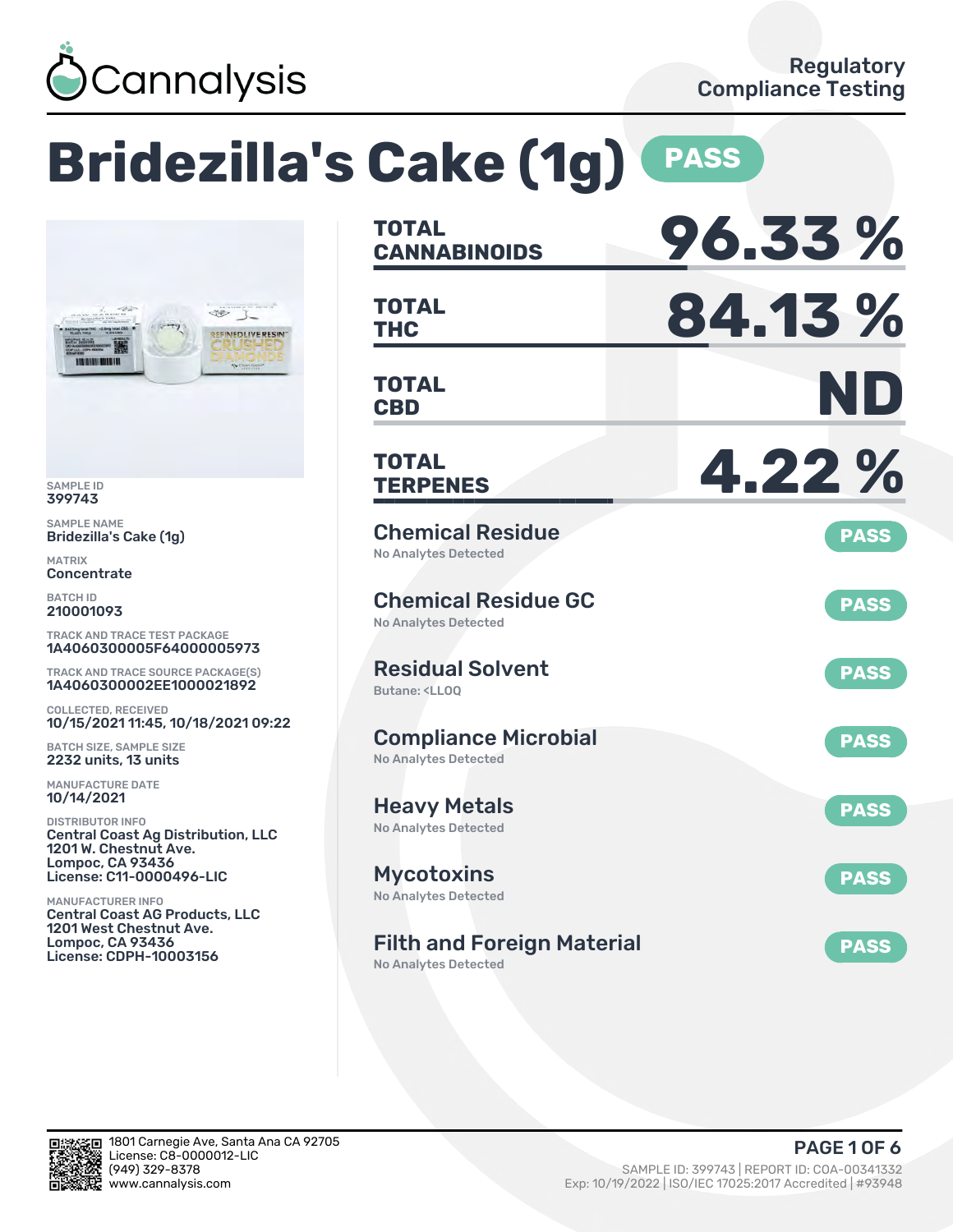

# CANNABINOID ANALYSIS

Total THC,CBD value(s) have been decarboxylated.

| TOTAL THC:          | 841.3 mg/g (84.13 %), 841.3 mg per package |
|---------------------|--------------------------------------------|
| TOTAL CBD:          | ND.                                        |
| TOTAL CANNABINOIDS: | 963.3 mg/g (96.33 %)                       |

UNIT OF MEASUREMENT: Milligrams per Gram(mg/g)

| <b>ANALYTE</b>         | <b>RESULT</b>           | LOD    | <b>LLOO</b> | <b>ANALYTE</b>   | <b>RESULT</b> | <b>LOD</b> | <b>LLOQ</b> |
|------------------------|-------------------------|--------|-------------|------------------|---------------|------------|-------------|
| THCa                   | 956.3 mg/g (95.63 %)    | 0.5000 | 1.0000      | CBDa             | <b>ND</b>     | 0.5000     | 1.0000      |
| D9THC                  | 2.666 mg/g $(0.2666\%)$ | 0.5000 | 1.0000      | CBD              | <b>ND</b>     | 0.5000     | 1.0000      |
| D8THC                  | <b>ND</b>               | 0.5000 | 1.0000      | CBD <sub>v</sub> | <b>ND</b>     | 0.5000     | 1.0000      |
| <b>CBN</b>             | $<$ 1 mg/g              | 0.5000 | 1.0000      | CBCa             | <b>ND</b>     | 0.5000     | 1.0000      |
| THCva                  | 4.327 mg/g (0.4327 %)   | 0.5000 | 1.0000      | CBC              | <b>ND</b>     | 0.5000     | 1.0000      |
| <b>THC<sub>v</sub></b> | <b>ND</b>               | 0.5000 | 1.0000      | CBGa             | <b>ND</b>     | 0.5000     | 1.0000      |
| ExoTHC                 | $<$ 1 mg/g              | 0.5000 | 1.0000      | <b>CBG</b>       | <b>ND</b>     | 0.5000     | 1.0000      |
| <b>CBL</b>             | <b>ND</b>               | 0.5000 | 1.0000      |                  |               |            |             |
|                        |                         |        |             |                  |               |            |             |

#### ADDITIONAL INFORMATION

| Method:              | SOP-TECH-001 | Sample Prepped: 10/18/2021 17:50  | Sample Approved: 10/19/2021 08:46  |  |
|----------------------|--------------|-----------------------------------|------------------------------------|--|
| Instrument: UPLC-DAD |              | Sample Analyzed: 10/18/2021 17:50 | Prep-Analytical Batch: 33440-27455 |  |



TOTAL TERPENES: 42.22 mg/g (4.222 %)

| UNIT OF MEASUREMENT: | Milligrams per Gram(mg/g) |            |             |                        |                                      |            |
|----------------------|---------------------------|------------|-------------|------------------------|--------------------------------------|------------|
| <b>ANALYTE</b>       | <b>RESULT</b>             | <b>LOD</b> | <b>LLOQ</b> | <b>ANALYTE</b>         | <b>RESULT</b>                        | <b>LOD</b> |
| 3-Carene             | <b>ND</b>                 | 1.000      | 2.500       | Alpha bisabolol        | <lloq< td=""><td>0.1000</td></lloq<> | 0.1000     |
| Alpha cedrene        | ND.                       | 1.000      | 2.500       | Alpha humulene         | 2.236 mg/g (0.2236 %)                | 0.5000     |
| Alpha pinene         | 1.997 mg/g (0.1997 %)     | 0.1000     | 1.000       | Alpha terpinene        | ND.                                  | 0.5000     |
| Alpha terpineol      | 1.306 mg/g (0.1306 %)     | 0.3260     | 0.6520      | Beta caryophyllene     | 5.294 mg/g (0.5294 %)                | 0.5000     |
| Beta myrcene         | 5.258 mg/g (0.5258 %)     | 0.5000     | 1.000       | Beta pinene            | 1.465 mg/g $(0.1465%)$               | 0.6070     |
| Borneol              | <b>ND</b>                 | 1.000      | 2.500       | Camphene               | <lloq< td=""><td>0.5000</td></lloq<> | 0.5000     |
| Camphor              | <b>ND</b>                 | 0.1000     | 0.5000      | Caryophyllene oxide ND |                                      | 0.5000     |
| Cedrol               | <b>ND</b>                 | 0.5000     | 1.000       | Cis geraniol           | <b>ND</b>                            | 1.000      |
| Cis nerolidol        | <b>ND</b>                 | 2.500      | 5.000       | Eucalyptol             | <b>ND</b>                            | 0.1000     |
| Fenchol              | 2.274 mg/g (0.2274 %)     | 0.5000     | 1.000       | Fenchone               | <lloq< td=""><td>0.1000</td></lloq<> | 0.1000     |
| Gamma terpinene      | <b>ND</b>                 | 0.1000     | 0.5000      | Gamma terpineol        | ND.                                  | 0.2090     |
| Geranyl acetate      | <b>ND</b>                 | 0.1000     | 0.5000      | Guaiol                 | <b>ND</b>                            | 2.500      |
|                      |                           |            |             |                        |                                      |            |

| 3-Carene                | <b>ND</b>             | 1.000  | 2.500  |  | Alpha bisabolol     | <lloq< th=""><th>0.1000</th><th>0.5000</th></lloq<> | 0.1000 | 0.5000 |
|-------------------------|-----------------------|--------|--------|--|---------------------|-----------------------------------------------------|--------|--------|
| Alpha cedrene           | <b>ND</b>             | 1.000  | 2.500  |  | Alpha humulene      | 2.236 mg/g $(0.2236\%)$                             | 0.5000 | 1.000  |
| Alpha pinene            | 1.997 mg/g (0.1997 %) | 0.1000 | 1.000  |  | Alpha terpinene     | <b>ND</b>                                           | 0.5000 | 1.000  |
| Alpha terpineol         | 1.306 mg/g (0.1306 %) | 0.3260 | 0.6520 |  | Beta caryophyllene  | 5.294 mg/g $(0.5294\%)$                             | 0.5000 | 1.000  |
| Beta myrcene            | 5.258 mg/g (0.5258 %) | 0.5000 | 1.000  |  | Beta pinene         | 1.465 mg/g $(0.1465%)$                              | 0.6070 | 1.214  |
| Borneol                 | <b>ND</b>             | 1.000  | 2.500  |  | Camphene            | <lloq< td=""><td>0.5000</td><td>1.000</td></lloq<>  | 0.5000 | 1.000  |
| Camphor                 | <b>ND</b>             | 0.1000 | 0.5000 |  | Caryophyllene oxide | <b>ND</b>                                           | 0.5000 | 2.500  |
| Cedrol                  | <b>ND</b>             | 0.5000 | 1.000  |  | Cis geraniol        | <b>ND</b>                                           | 1.000  | 2.500  |
| Cis nerolidol           | <b>ND</b>             | 2.500  | 5.000  |  | Eucalyptol          | <b>ND</b>                                           | 0.1000 | 0.5000 |
| Fenchol                 | 2.274 mg/g (0.2274 %) | 0.5000 | 1.000  |  | Fenchone            | <lloq< td=""><td>0.1000</td><td>0.5000</td></lloq<> | 0.1000 | 0.5000 |
| Gamma terpinene         | <b>ND</b>             | 0.1000 | 0.5000 |  | Gamma terpineol     | <b>ND</b>                                           | 0.2090 | 0.5230 |
| Geranyl acetate         | <b>ND</b>             | 0.1000 | 0.5000 |  | Guaiol              | <b>ND</b>                                           | 2.500  | 5.000  |
| Isoborneol              | <b>ND</b>             | 0.5000 | 1.000  |  | Isopulegol          | <b>ND</b>                                           | 2.500  | 5.000  |
| Limonene                | 15.78 mg/g (1.578 %)  | 0.5000 | 2.500  |  | Linalool            | 2.969 mg/g $(0.2969\%)$                             | 0.5000 | 1.000  |
| Menthol                 | <b>ND</b>             | 1.000  | 2.500  |  | Ocimene 1           | <lloq< td=""><td>0.1550</td><td>0.3100</td></lloq<> | 0.1550 | 0.3100 |
| Ocimene 2               | $<$ LLOO              | 0.3450 | 1.725  |  | P-cymene            | <b>ND</b>                                           | 0.5230 | 1.045  |
| P-mentha-1,5-diene ND   |                       | 0.5000 | 1.000  |  | Pulegone            | <b>ND</b>                                           | 0.1000 | 0.5000 |
| Sabinene                | <b>ND</b>             | 0.5000 | 1.000  |  | Terpinolene         | 3.644 mg/g $(0.3644\%)$                             | 0.1000 | 0.5000 |
| Trans beta farnesene ND |                       | 2.500  | 5.000  |  | Trans geraniol      | <lloq< td=""><td>0.5000</td><td>2.500</td></lloq<>  | 0.5000 | 2.500  |
| Trans nerolidol         | <b>ND</b>             | 0.5000 | 2.500  |  | Valencene           | <b>ND</b>                                           | 0.5000 | 1.000  |



1801 Carnegie Ave, Santa Ana CA 92705 License: C8-0000012-LIC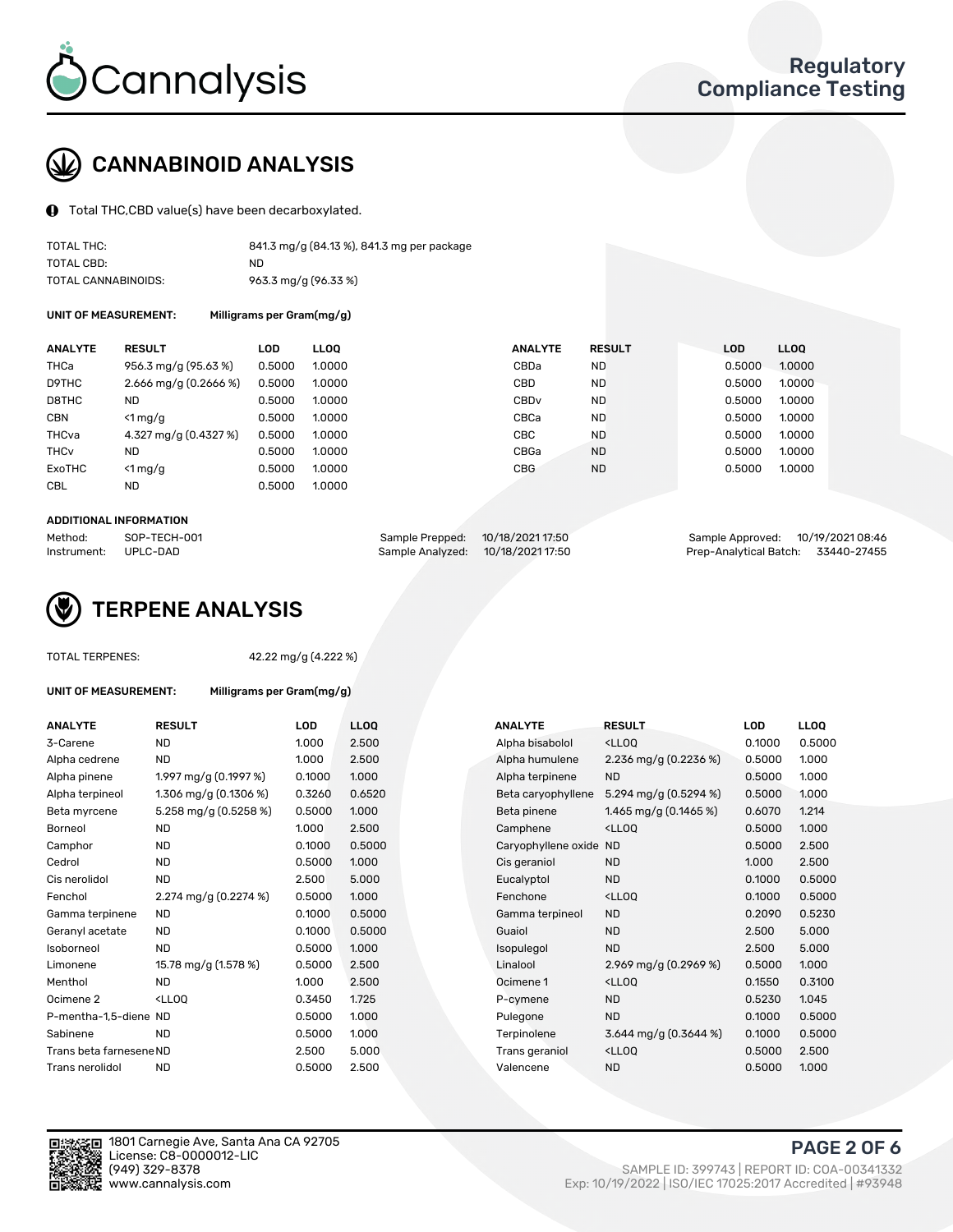

### Regulatory Compliance Testing

#### ADDITIONAL INFORMATION

| Method:     | SOP-TECH-02 |
|-------------|-------------|
| Instrument: | GC-MS-FID   |

Method: SOP-TECH-027 Sample Prepped: 10/18/2021 11:11 Sample Approved: 10/18/2021 18:00 Prep-Analytical Batch: 33430-27445



CHEMICAL RESIDUE ANALYSIS PASS

UNIT OF MEASUREMENT: Micrograms per Gram(ug/g)

| <b>ANALYTE</b>    | <b>RESULT</b> | LOD    | LLOQ   | <b>ACTION LEVEL</b> |      | <b>ANALYTE</b>      | <b>RESULT</b> | LOD    | <b>LLOQ</b> | <b>ACTION LEVEL</b> |      |
|-------------------|---------------|--------|--------|---------------------|------|---------------------|---------------|--------|-------------|---------------------|------|
| Abamectin         | <b>ND</b>     | 0.0200 | 0.0400 | 0.1000              | Pass | Acephate            | <b>ND</b>     | 0.0200 | 0.0400      | 0.1000              | Pass |
| Acequinocyl       | <b>ND</b>     | 0.0200 | 0.0400 | 0.1000              | Pass | Acetamiprid         | <b>ND</b>     | 0.0200 | 0.0400      | 0.1000              | Pass |
| Aldicarb          | <b>ND</b>     | 0.0200 | 0.0400 | 0.0                 | Pass | Azoxystrobin        | <b>ND</b>     | 0.0200 | 0.0400      | 0.1000              | Pass |
| Bifenazate        | <b>ND</b>     | 0.0200 | 0.0400 | 0.1000              | Pass | <b>Bifenthrin</b>   | <b>ND</b>     | 0.0200 | 0.0400      | 3.000               | Pass |
| <b>Boscalid</b>   | <b>ND</b>     | 0.0200 | 0.0400 | 0.1000              | Pass | Carbarvl            | <b>ND</b>     | 0.0200 | 0.0400      | 0.5000              | Pass |
| Carbofuran        | <b>ND</b>     | 0.0200 | 0.0400 | 0.0                 | Pass | Chlorantraniliprole | <b>ND</b>     | 0.0200 | 0.0400      | 10.00               | Pass |
| Clofentezine      | <b>ND</b>     | 0.0200 | 0.0400 | 0.1000              | Pass | Coumaphos           | <b>ND</b>     | 0.0200 | 0.0400      | 0.0                 | Pass |
| Cyfluthrin        | <b>ND</b>     | 0.4000 | 1.000  | 2.000               | Pass | Cypermethrin        | <b>ND</b>     | 0.4000 | 1.000       | 1.000               | Pass |
| Daminozide        | <b>ND</b>     | 0.0200 | 0.0400 | 0.0                 | Pass | Diazinon            | <b>ND</b>     | 0.0200 | 0.0400      | 0.1000              | Pass |
| <b>Dichlorvos</b> | <b>ND</b>     | 0.0200 | 0.0400 | 0.0                 | Pass | Dimethoate          | <b>ND</b>     | 0.0200 | 0.0400      | 0.0                 | Pass |
| Dimethomorph      | <b>ND</b>     | 0.0200 | 0.0400 | 2.000               | Pass | <b>Ethoprophos</b>  | <b>ND</b>     | 0.0200 | 0.0400      | 0.0                 | Pass |
| Etofenprox        | <b>ND</b>     | 0.0200 | 0.0400 | 0.0                 | Pass | Etoxazole           | <b>ND</b>     | 0.0200 | 0.0400      | 0.1000              | Pass |
| Fenhexamid        | <b>ND</b>     | 0.0200 | 0.0400 | 0.1000              | Pass | Fenoxycarb          | <b>ND</b>     | 0.0200 | 0.0400      | 0.0                 | Pass |
| Fenpyroximate     | <b>ND</b>     | 0.0200 | 0.0400 | 0.1000              | Pass | Fipronil            | <b>ND</b>     | 0.0400 | 0.1000      | 0.0                 | Pass |
| Flonicamid        | <b>ND</b>     | 0.0200 | 0.0400 | 0.1000              | Pass | Fludioxonil         | <b>ND</b>     | 0.0200 | 0.0400      | 0.1000              | Pass |
| Hexythiazox       | <b>ND</b>     | 0.0200 | 0.0400 | 0.1000              | Pass | Imazalil            | <b>ND</b>     | 0.0200 | 0.0400      | 0.0                 | Pass |
| Imidacloprid      | <b>ND</b>     | 0.0200 | 0.0400 | 5.000               | Pass | Kresoxim methyl     | <b>ND</b>     | 0.0200 | 0.0400      | 0.1000              | Pass |
| Malathion         | <b>ND</b>     | 0.0200 | 0.0400 | 0.5000              | Pass | Metalaxyl           | <b>ND</b>     | 0.0200 | 0.0400      | 2.000               | Pass |
| Methiocarb        | <b>ND</b>     | 0.0200 | 0.0400 | 0.0                 | Pass | Methomyl            | <b>ND</b>     | 0.0200 | 0.0400      | 1.000               | Pass |
| Mevinphos         | <b>ND</b>     | 0.0200 | 0.0400 | 0.0                 | Pass | Myclobutanil        | <b>ND</b>     | 0.0200 | 0.0400      | 0.1000              | Pass |
| Naled             | <b>ND</b>     | 0.0200 | 0.0400 | 0.1000              | Pass | Oxamyl              | <b>ND</b>     | 0.0200 | 0.0400      | 0.5000              | Pass |
| Paclobutrazol     | <b>ND</b>     | 0.0200 | 0.0400 | 0.0                 | Pass | Permethrins         | <b>ND</b>     | 0.0400 | 0.1000      | 0.5000              | Pass |
| Phosmet           | <b>ND</b>     | 0.0200 | 0.0400 | 0.1000              | Pass | Piperonyl butoxide  | <b>ND</b>     | 0.0200 | 0.0400      | 3.000               | Pass |
| Prallethrin       | <b>ND</b>     | 0.0200 | 0.0400 | 0.1000              | Pass | Propiconazole       | <b>ND</b>     | 0.0200 | 0.0400      | 0.1000              | Pass |
| Propoxur          | <b>ND</b>     | 0.0200 | 0.0400 | 0.0                 | Pass | Pyrethrins          | <b>ND</b>     | 0.0200 | 0.0400      | 0.5000              | Pass |
| Pyridaben         | <b>ND</b>     | 0.0200 | 0.0400 | 0.1000              | Pass | Spinetoram          | <b>ND</b>     | 0.0200 | 0.0400      | 0.1000              | Pass |
| Spinosad          | <b>ND</b>     | 0.0300 | 0.0700 | 0.1000              | Pass | Spiromesifen        | <b>ND</b>     | 0.0200 | 0.0400      | 0.1000              | Pass |
| Spirotetramat     | <b>ND</b>     | 0.0200 | 0.0400 | 0.1000              | Pass | Spiroxamine         | <b>ND</b>     | 0.0200 | 0.0400      | 0.0                 | Pass |
| Tebuconazole      | <b>ND</b>     | 0.0200 | 0.0400 | 0.1000              | Pass | Thiacloprid         | <b>ND</b>     | 0.0200 | 0.0400      | 0.0                 | Pass |
| Thiamethoxam      | <b>ND</b>     | 0.0200 | 0.0400 | 5.000               | Pass | Trifloxystrobin     | <b>ND</b>     | 0.0200 | 0.0400      | 0.1000              | Pass |
|                   |               |        |        |                     |      |                     |               |        |             |                     |      |

### ADDITIONAL INFORMATION

Method: SOP-TECH-002 Sample Prepped: 10/19/2021 09:02 Sample Approved: 10/19/2021 17:07 Prep-Analytical Batch: 33436-27457

PAGE 3 OF 6

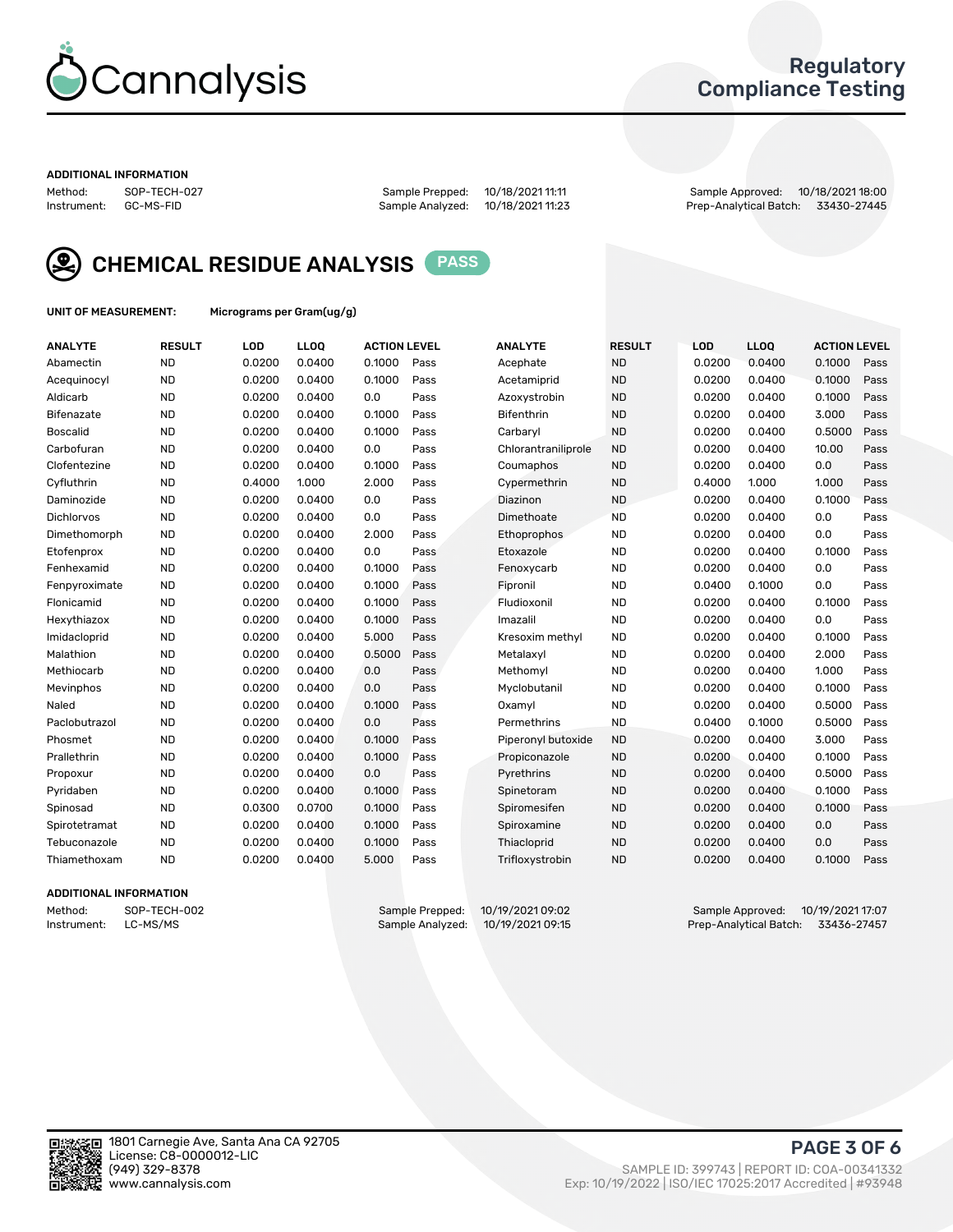

## CHEMICAL RESIDUE GC ANALYSIS PASS

| UNIT OF MEASUREMENT: | Micrograms per Gram(ug/g) |
|----------------------|---------------------------|
|                      |                           |

| Micrograms per Gram(ug/g) |  |  |  |
|---------------------------|--|--|--|
|---------------------------|--|--|--|

| <b>ANALYTE</b>         | <b>RESULT</b> | LOD    | <b>LLOO</b> | <b>ACTION LEVEL</b> |                  | <b>ANALYTE</b>   | <b>RESULT</b> | <b>LOD</b>       | <b>LLOO</b>            | <b>ACTION LEVEL</b> |      |
|------------------------|---------------|--------|-------------|---------------------|------------------|------------------|---------------|------------------|------------------------|---------------------|------|
| Captan                 | <b>ND</b>     | 0.1000 | 0.2000      | 0.7000              | Pass             | Chlordane        | <b>ND</b>     | 0.0109           | 0.0136                 | 0.0                 | Pass |
| Methyl parathion       | <b>ND</b>     | 0.0400 | 0.1000      | 0.0                 | Pass             | <b>PCNB</b>      | <b>ND</b>     | 0.0200           | 0.0400                 | 0.1000              | Pass |
| Chlorfenapyr           | <b>ND</b>     | 0.0800 | 0.1000      | 0.0                 | Pass             | Chlorpyrifos     | <b>ND</b>     | 0.0800           | 0.1000                 | 0.0                 | Pass |
|                        |               |        |             |                     |                  |                  |               |                  |                        |                     |      |
| ADDITIONAL INFORMATION |               |        |             |                     |                  |                  |               |                  |                        |                     |      |
| Method:                | SOP-TECH-010  |        |             |                     | Sample Prepped:  | 10/19/2021 09:02 |               | Sample Approved: |                        | 10/19/2021 18:48    |      |
| Instrument:            | GC-MS/MS      |        |             |                     | Sample Analyzed: | 10/19/2021 09:16 |               |                  | Prep-Analytical Batch: | 33437-27459         |      |
|                        |               |        |             |                     |                  |                  |               |                  |                        |                     |      |

# RESIDUAL SOLVENT ANALYSIS PASS

UNIT OF MEASUREMENT: Micrograms per Gram(ug/g)

| <b>ANALYTE</b>       | <b>RESULT</b> | LOD    | <b>LLOO</b> | <b>ACTION LEVEL</b> |      | <b>ANALYTE</b>           | <b>RESULT</b>                                                               | LOD    | <b>LLOO</b> | <b>ACTION LEVEL</b> |      |
|----------------------|---------------|--------|-------------|---------------------|------|--------------------------|-----------------------------------------------------------------------------|--------|-------------|---------------------|------|
| Acetone              | <b>ND</b>     | 50.00  | 100.0       | 5000                | Pass | Acetonitrile             | <b>ND</b>                                                                   | 50.00  | 100.0       | 410.0               | Pass |
| Benzene              | <b>ND</b>     | 0.5000 | 1.000       | 1.000               | Pass | <b>Butane</b>            | <lloo< td=""><td>50.00</td><td>100.0</td><td>5000</td><td>Pass</td></lloo<> | 50.00  | 100.0       | 5000                | Pass |
| Chloroform           | <b>ND</b>     | 0.5000 | 1.000       | 1.000               | Pass | Ethanol                  | <b>ND</b>                                                                   | 50.00  | 100.0       | 5000                | Pass |
| <b>Ethyl Acetate</b> | <b>ND</b>     | 50.00  | 100.0       | 5000                | Pass | <b>Ethyl Ether</b>       | <b>ND</b>                                                                   | 50.00  | 100.0       | 5000                | Pass |
| Ethylene oxide       | <b>ND</b>     | 0.5000 | 1.000       | 1.000               | Pass | Heptane                  | <b>ND</b>                                                                   | 50.00  | 100.0       | 5000                | Pass |
| Hexane               | <b>ND</b>     | 50.00  | 100.0       | 290.0               | Pass | <b>Isopropyl Alcohol</b> | <b>ND</b>                                                                   | 50.00  | 100.0       | 5000                | Pass |
| Methanol             | <b>ND</b>     | 50.00  | 100.0       | 3000                | Pass | Methylene chloride       | <b>ND</b>                                                                   | 0.5000 | 1.000       | 1.000               | Pass |
| Pentane              | <b>ND</b>     | 50.00  | 100.0       | 5000                | Pass | Propane                  | <b>ND</b>                                                                   | 50.00  | 200.0       | 5000                | Pass |
| Toluene              | <b>ND</b>     | 50.00  | 100.0       | 890.0               | Pass | Xvlenes                  | <b>ND</b>                                                                   | 50.08  | 100.0       | 2170                | Pass |
| Trichloroethylene    | <b>ND</b>     | 0.5000 | 1.000       | 1.000               | Pass | 1.2-Dichloroethane       | <b>ND</b>                                                                   | 0.5000 | 1.000       | 1.000               | Pass |

#### ADDITIONAL INFORMATION

|             | ADDITIONAL INFORMATION |                                   |                                    |  |
|-------------|------------------------|-----------------------------------|------------------------------------|--|
| Method:     | SOP-TECH-021           | Sample Prepped: 10/18/2021 11:52  | Sample Approved: 10/19/2021 10:31  |  |
| Instrument: | HS-GC-MS/FID           | Sample Analyzed: 10/18/2021 13:13 | Prep-Analytical Batch: 33432-27447 |  |



UNIT OF MEASUREMENT: Cycle Threshold (Ct)

| <b>ANALYTE</b>      | <b>RESULT</b>              | LOD   | <b>LLOO</b> |     | <b>ACTION LEVEL</b>                  | <b>ANALYTE</b> | <b>RESULT</b> | <b>LOD</b>                           | <b>LLOO</b>                           |     | <b>ACTION LEVEL</b> |  |
|---------------------|----------------------------|-------|-------------|-----|--------------------------------------|----------------|---------------|--------------------------------------|---------------------------------------|-----|---------------------|--|
| A.fumigatus         | <b>ND</b>                  | 33.00 | 0.0         | 0.0 | Pass                                 | A. flavus      | <b>ND</b>     | 33.00                                | 0.0                                   | 0.0 | Pass                |  |
| A. niger            | <b>ND</b>                  | 33.00 | 0.0         | 0.0 | Pass                                 | A. terreus     | <b>ND</b>     | 33.00                                | 0.0                                   | 0.0 | Pass                |  |
| <b>STEC</b>         | <b>ND</b>                  | 33.00 | 0.0         | 0.0 | Pass                                 | Salmonella spp | <b>ND</b>     | 33.00                                | 0.0                                   | 0.0 | Pass                |  |
|                     | ADDITIONAL INFORMATION     |       |             |     |                                      |                |               |                                      |                                       |     |                     |  |
| Method:             | SOP-TECH-016, SOP-TECH-022 |       |             |     | 10/19/2021 09:30<br>Sample Prepped:  |                |               | 10/19/2021 14:42<br>Sample Approved: |                                       |     |                     |  |
| aPCR<br>Instrument: |                            |       |             |     | 10/19/2021 11:51<br>Sample Analyzed: |                |               |                                      | Prep-Analytical Batch:<br>33442-27465 |     |                     |  |

(949) 329-8378 SAMPLE ID: 399743 | REPORT ID: COA-00341332 Exp: 10/19/2022 | ISO/IEC 17025:2017 Accredited | #93948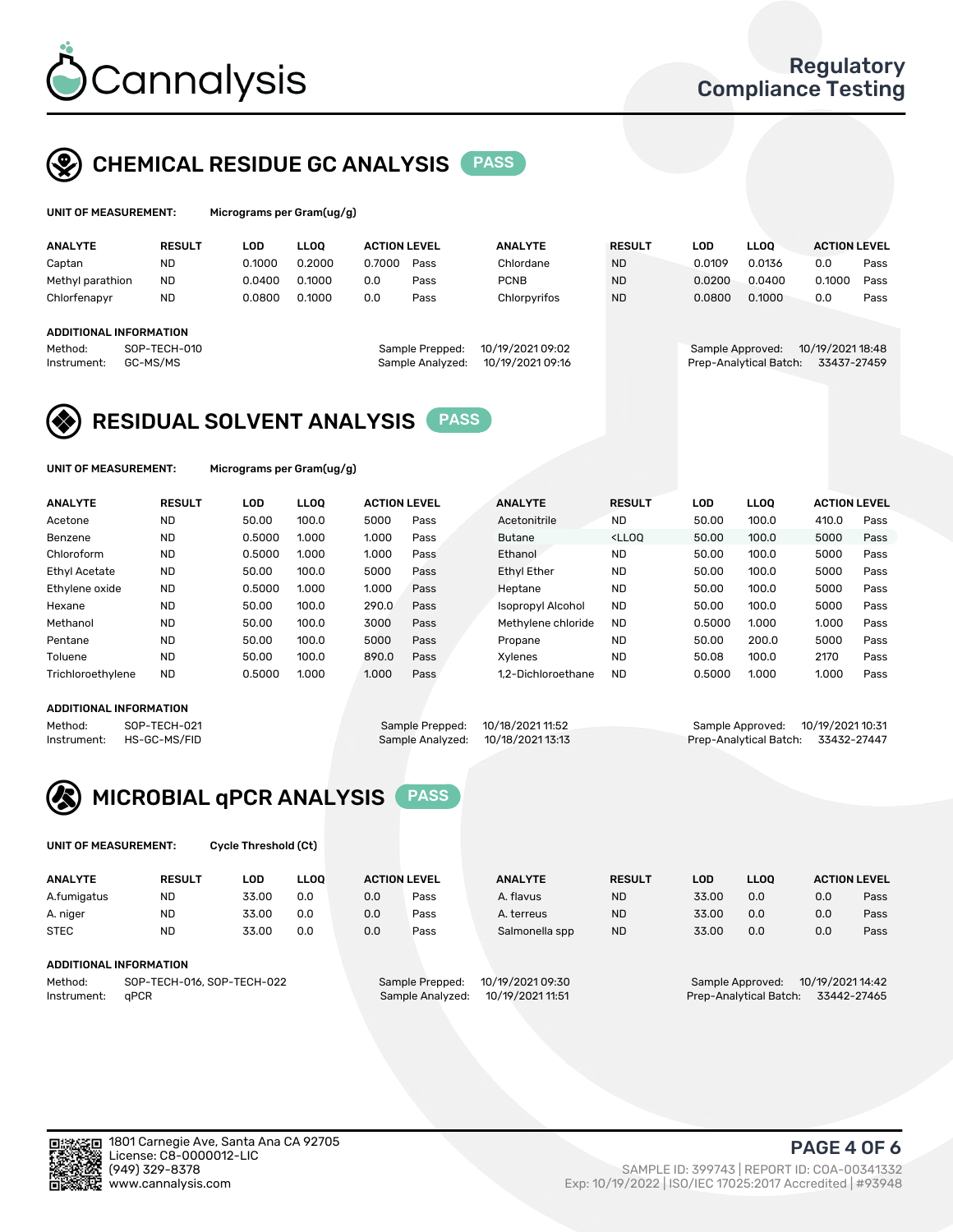



| UNIT OF MEASUREMENT:   |                                                         | Micrograms per Gram(ug/g) |             |                     |                                     |                                      |               |            |                                            |                                 |      |
|------------------------|---------------------------------------------------------|---------------------------|-------------|---------------------|-------------------------------------|--------------------------------------|---------------|------------|--------------------------------------------|---------------------------------|------|
| <b>ANALYTE</b>         | <b>RESULT</b>                                           | <b>LOD</b>                | <b>LLOO</b> | <b>ACTION LEVEL</b> |                                     | <b>ANALYTE</b>                       | <b>RESULT</b> | <b>LOD</b> | <b>LLOO</b>                                | <b>ACTION LEVEL</b>             |      |
| Arsenic                | <b>ND</b>                                               | 0.0120                    | 0.1000      | 0.2000              | Pass                                | Cadmium                              | <b>ND</b>     | 0.0072     | 0.0500                                     | 0.2000                          | Pass |
| Lead                   | <b>ND</b>                                               | 0.0068                    | 0.0500      | 0.5000              | Pass                                | Mercury                              | <b>ND</b>     | 0.0060     | 0.0500                                     | 0.1000                          | Pass |
| Method:<br>Instrument: | <b>ADDITIONAL INFORMATION</b><br>SOP-TECH-013<br>ICP-MS |                           |             |                     | Sample Prepped:<br>Sample Analyzed: | 10/18/2021 14:15<br>10/18/2021 14:16 |               |            | Sample Approved:<br>Prep-Analytical Batch: | 10/18/2021 18:13<br>33434-27449 |      |
|                        | <b>MYCOTOXINS ANALYSIS</b>                              |                           |             |                     |                                     |                                      |               |            |                                            |                                 |      |
| UNIT OF MEASUREMENT:   |                                                         |                           |             |                     |                                     |                                      |               |            |                                            |                                 |      |

| ANALYTE                      | <b>RESULT</b> | LOD   | <b>LLOO</b> | <b>ACTION LEVEL</b> |      | <b>ANALYTE</b> | <b>RESULT</b> | LOD   | <b>LLOO</b> | <b>ACTION LEVEL</b> |      |  |
|------------------------------|---------------|-------|-------------|---------------------|------|----------------|---------------|-------|-------------|---------------------|------|--|
| Aflatoxin B1                 | <b>ND</b>     | 1.000 | 2.000       |                     | N/A  | Aflatoxin B2   | <b>ND</b>     | 2.000 | 5.000       |                     | N/A  |  |
| Aflatoxin G1                 | <b>ND</b>     | 2.000 | 5.000       |                     | N/A  | Aflatoxin G2   | <b>ND</b>     | 2.000 | 5.000       |                     | N/A  |  |
| Total Aflatoxins             | <b>ND</b>     | 10.00 | 14.00       | 20.00               | Pass | Ochratoxin A   | <b>ND</b>     | 1.000 | 2.000       | 20.00               | Pass |  |
| 1.5.517101111111700111171011 |               |       |             |                     |      |                |               |       |             |                     |      |  |

### ADDITIONAL INFORMATION

| Method:    | SOP-T |
|------------|-------|
| nstrument: | LC-MS |

Method: SOP-TECH-020 Sample Prepped: 10/18/2021 12:51 Sample Approved: 10/18/2021 20:00 Instrument: LC-MS/MS Sample Analyzed: 10/18/2021 13:23 Prep-Analytical Batch: 33431-27448

# FILTH & FOREIGN MATERIAL ANALYSIS PASS

UNIT OF MEASUREMENT: Filth and Foreign Matter (%, #/3g)

| <b>ANALYTE</b>                                              | <b>RESULT</b> | LOD | <b>LLOO</b> | <b>ACTION LEVEL</b>                                                         |      | <b>ANALYTE</b> | <b>RESULT</b>                                                                 | LOD | <b>LLOO</b> | <b>ACTION LEVEL</b> |      |
|-------------------------------------------------------------|---------------|-----|-------------|-----------------------------------------------------------------------------|------|----------------|-------------------------------------------------------------------------------|-----|-------------|---------------------|------|
| IF RH ME                                                    | <b>ND</b>     | 0.0 | 0.0         | 1.000                                                                       | Pass | <b>IFM</b>     | <b>ND</b>                                                                     | 0.0 | 0.0         | 25.00               | Pass |
| Mold                                                        | <b>ND</b>     | 0.0 | 0.0         | 25.00                                                                       | Pass | <b>SSCD</b>    | <b>ND</b>                                                                     | 0.0 | 0.0         | 25.00               | Pass |
| ADDITIONAL INFORMATION                                      |               |     |             |                                                                             |      |                |                                                                               |     |             |                     |      |
| Method:<br>SOP-TECH-009<br>Instrument:<br>Visual Inspection |               |     |             | 10/18/2021 12:53<br>Sample Prepped:<br>10/18/2021 12:53<br>Sample Analyzed: |      |                | 10/18/2021 12:56<br>Sample Approved:<br>Prep-Analytical Batch:<br>33433-27446 |     |             |                     |      |